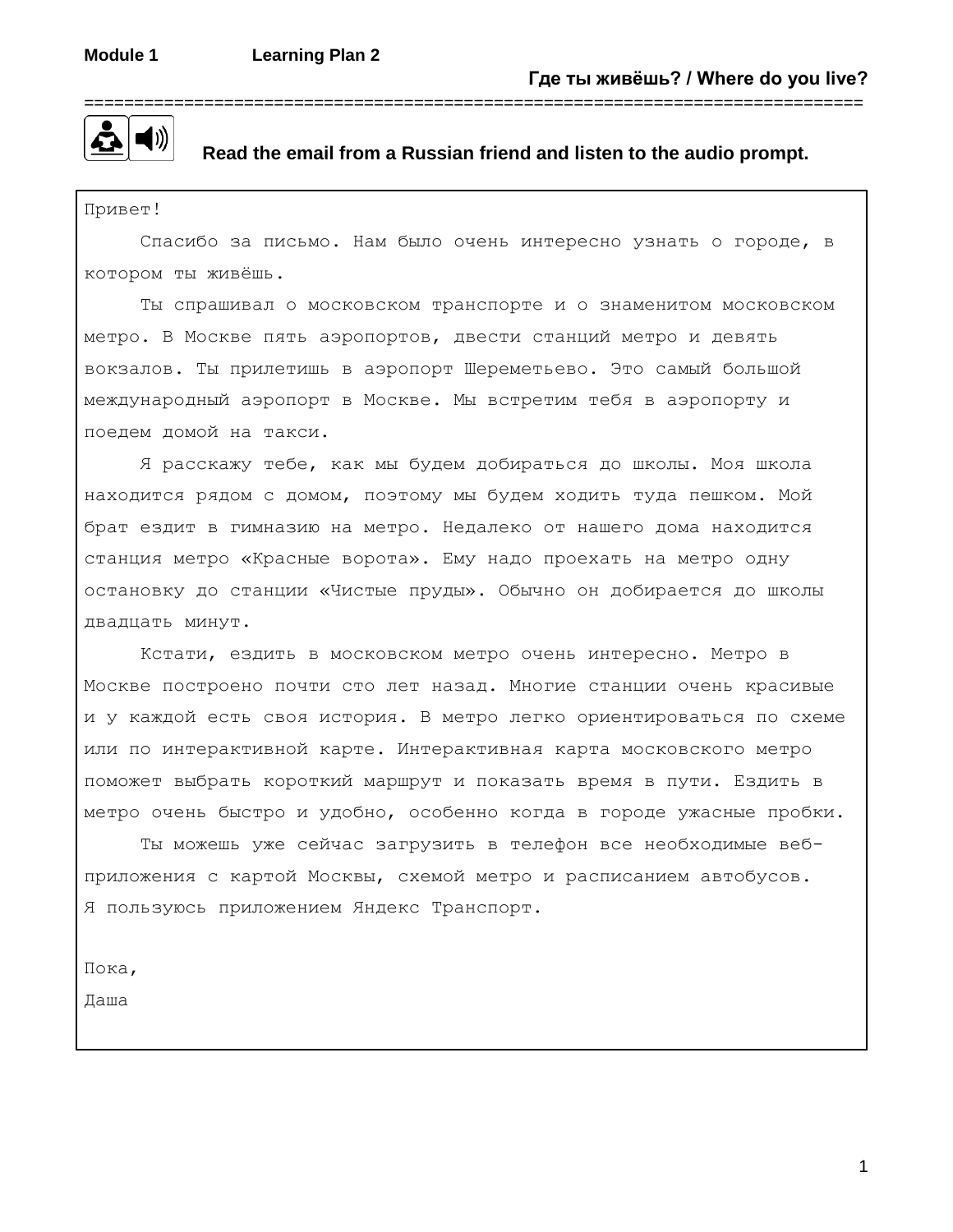

# **Read the second message from Dasha and summarize the text in a 1 minute speaking activity.**

==============================================================================

*Note to Teacher:*

*(Learners state the main idea of Dasha's message in a 1 minute speaking activity. Individual learners may record themselves.)*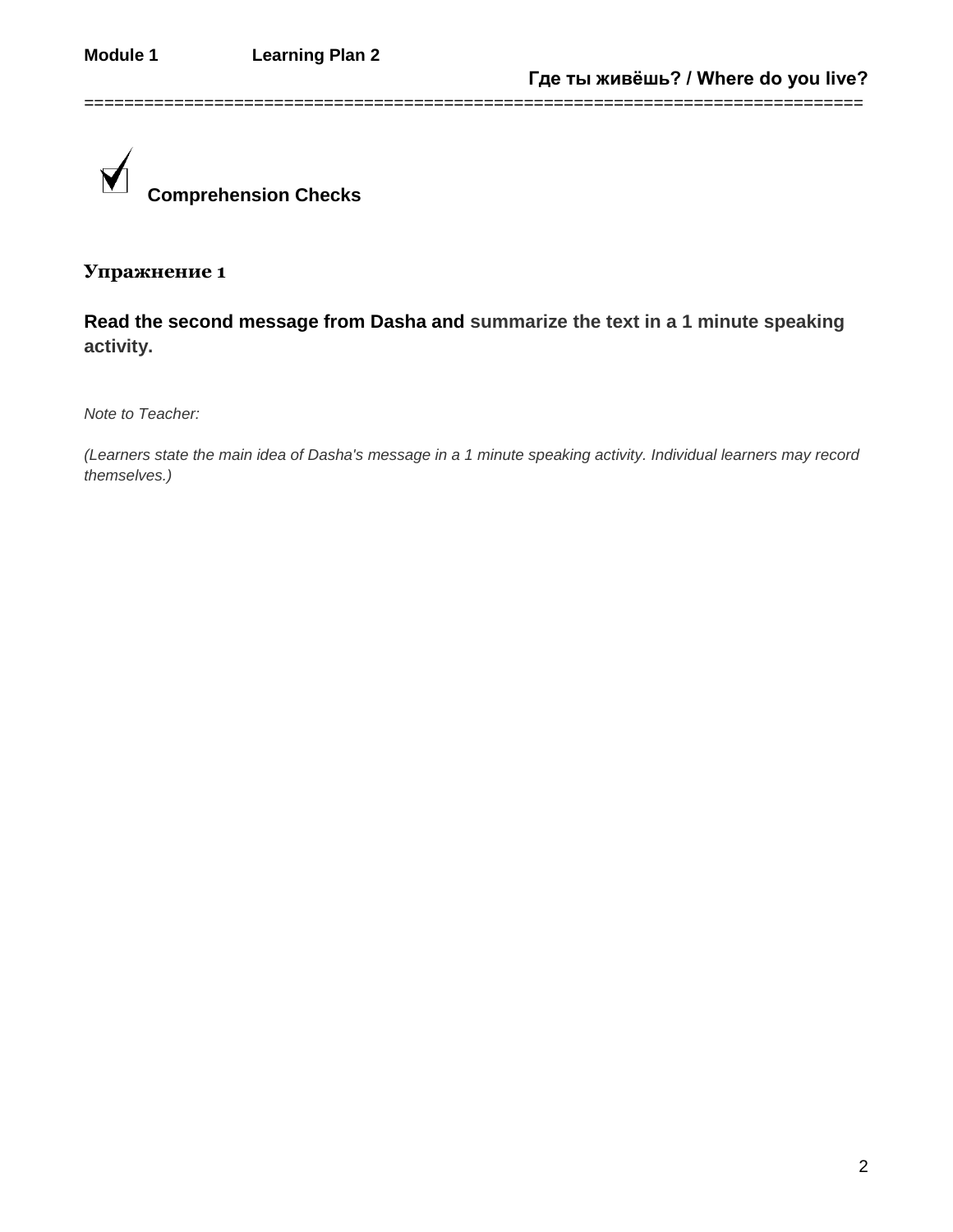What is the main topic of her message? О чём это письмо?  $1.$ 

- $2.$ What does she suggest that you can do? Что она посоветовала тебе сделать?
	-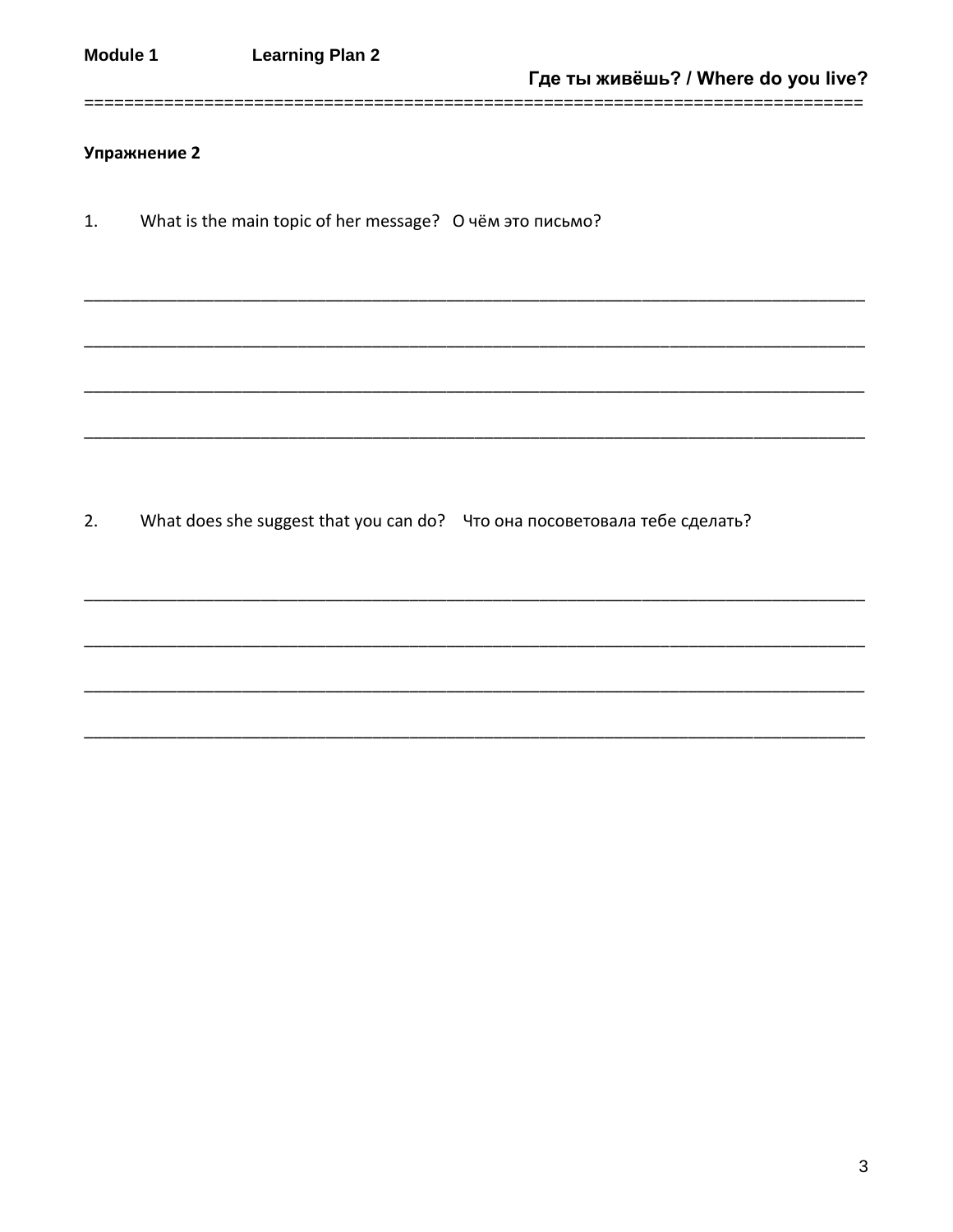**Read the text to find information about the types of transportation that Dasha mentions. Fill in the means of transportation she refers to in the text in column 1. In column 2, add vocabulary that she uses for each means of transportation.**

==============================================================================

| Вид транспорта в Москве | Слова, связанные с транспортом |
|-------------------------|--------------------------------|
|                         |                                |
|                         |                                |
|                         |                                |
|                         |                                |
|                         |                                |
|                         |                                |
|                         |                                |
|                         |                                |
|                         |                                |
|                         |                                |
|                         |                                |
|                         |                                |
|                         |                                |
|                         |                                |
|                         |                                |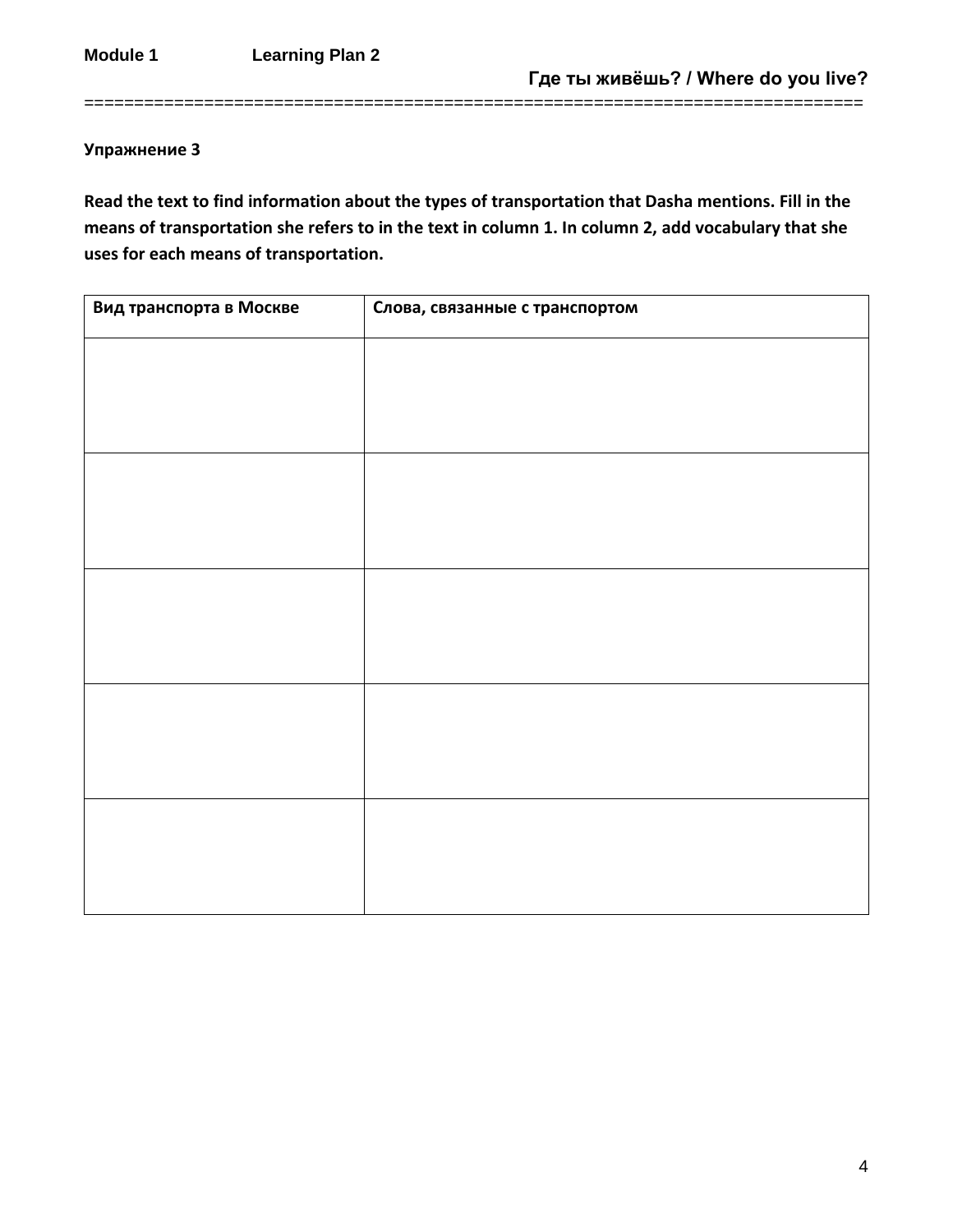**Talk with your partner about your findings in activity "Упражнение 2". Use complete full sentences in Russian.** 

==============================================================================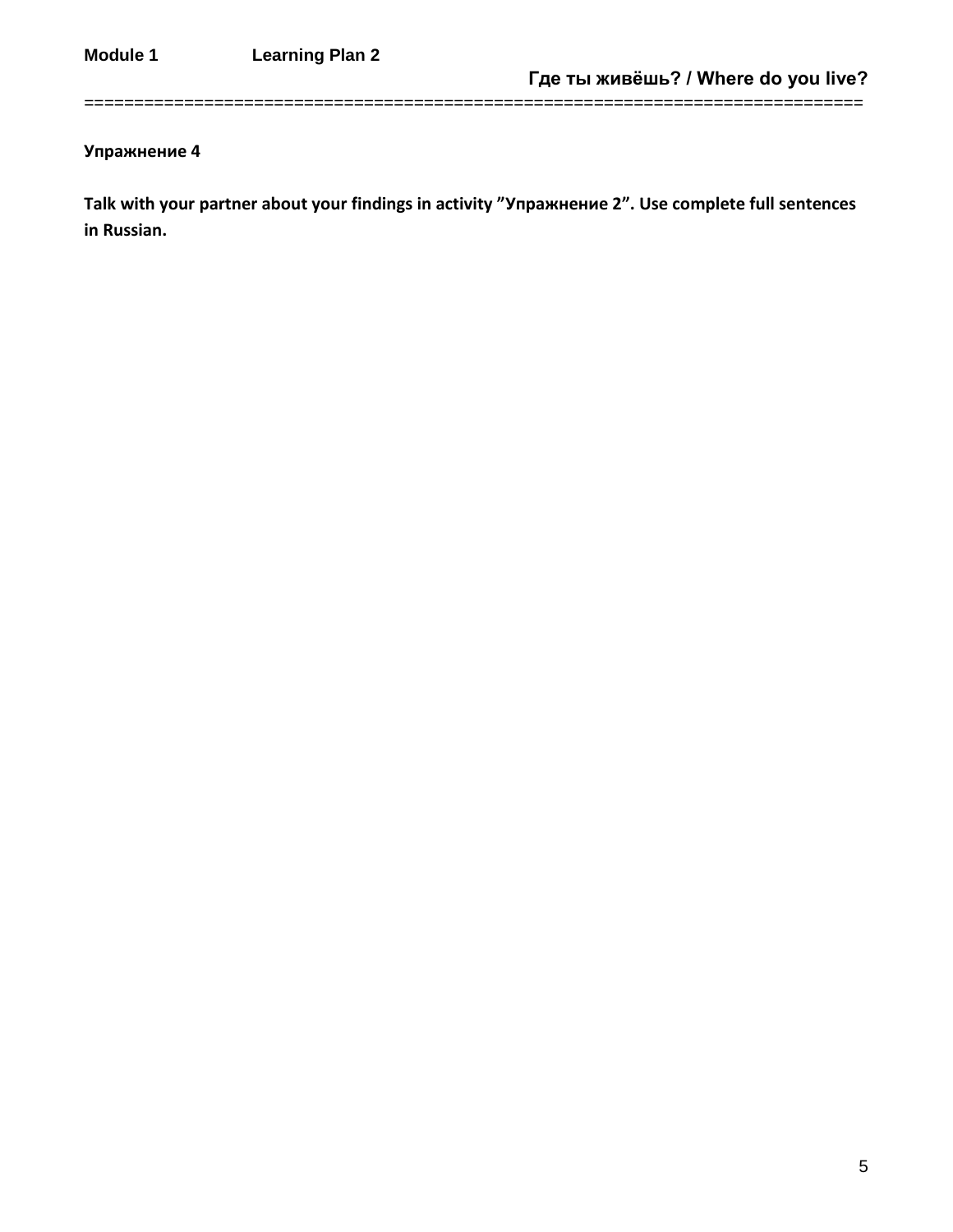| <b>Module 1</b>            | <b>Learning Plan 2</b>                                                                                                                                                                                                                                                                                                                                                                                     |                                                                                                                                                                     | Где ты живёшь? / Where do you live? |
|----------------------------|------------------------------------------------------------------------------------------------------------------------------------------------------------------------------------------------------------------------------------------------------------------------------------------------------------------------------------------------------------------------------------------------------------|---------------------------------------------------------------------------------------------------------------------------------------------------------------------|-------------------------------------|
|                            | Additional Language Control Exercise (optional):                                                                                                                                                                                                                                                                                                                                                           |                                                                                                                                                                     |                                     |
|                            | Put the words in parenthesis in a proper form:                                                                                                                                                                                                                                                                                                                                                             |                                                                                                                                                                     |                                     |
|                            |                                                                                                                                                                                                                                                                                                                                                                                                            | Getting to the Kremlin.                                                                                                                                             |                                     |
|                            |                                                                                                                                                                                                                                                                                                                                                                                                            | Турист в Москве не знает, как дойти до ____________________________, где можно посетить<br>(центр)<br>известные достопримечательности. Он спрашивает жителя города: |                                     |
|                            |                                                                                                                                                                                                                                                                                                                                                                                                            | - «Извините, пожалуйста. Вы не скажете, как мне добраться до _________________________                                                                              | ?»<br>(Кремль)                      |
| - «Конечно, это не трудно. |                                                                                                                                                                                                                                                                                                                                                                                                            |                                                                                                                                                                     |                                     |
|                            |                                                                                                                                                                                                                                                                                                                                                                                                            | (станция «Красные ворота»)                                                                                                                                          |                                     |
|                            |                                                                                                                                                                                                                                                                                                                                                                                                            | ( остановка «Охотный ряд»)                                                                                                                                          |                                     |
|                            |                                                                                                                                                                                                                                                                                                                                                                                                            | Оттуда, идите пешком до Красной ___________________________________. Недалеко от<br>( площадь )                                                                     |                                     |
|                            | (c <sub>a</sub>                                                                                                                                                                                                                                                                                                                                                                                            | Александровского ___________________________ Вы увидите вход в Кремль. Вы найдёте                                                                                   |                                     |
|                            |                                                                                                                                                                                                                                                                                                                                                                                                            | кассу, где можно купить билеты в Кремль и в Кремлёвские музеи, она находится недалеко                                                                               |                                     |
| OT                         | $\overline{\phantom{a_{13}}\phantom{a_{11}}\!\!\! \phantom{a_{11}}\!\!\! \phantom{a_{11}}\!\!\! \phantom{a_{11}}\!\!\! \phantom{a_{11}}\!\!\! \phantom{a_{11}}\!\!\! \phantom{a_{11}}\!\!\! \phantom{a_{11}}\!\!\! \phantom{a_{11}}\!\!\! \phantom{a_{11}}\!\!\! \phantom{a_{11}}\!\!\! \phantom{a_{11}}\!\!\! \phantom{a_{11}}\!\!\! \phantom{a_{11}}\!\!\! \phantom{a_{11}}\!\!\! \phantom{a_{11}}\!\!\$ |                                                                                                                                                                     |                                     |
| - «Огромное спасибо.»      |                                                                                                                                                                                                                                                                                                                                                                                                            |                                                                                                                                                                     |                                     |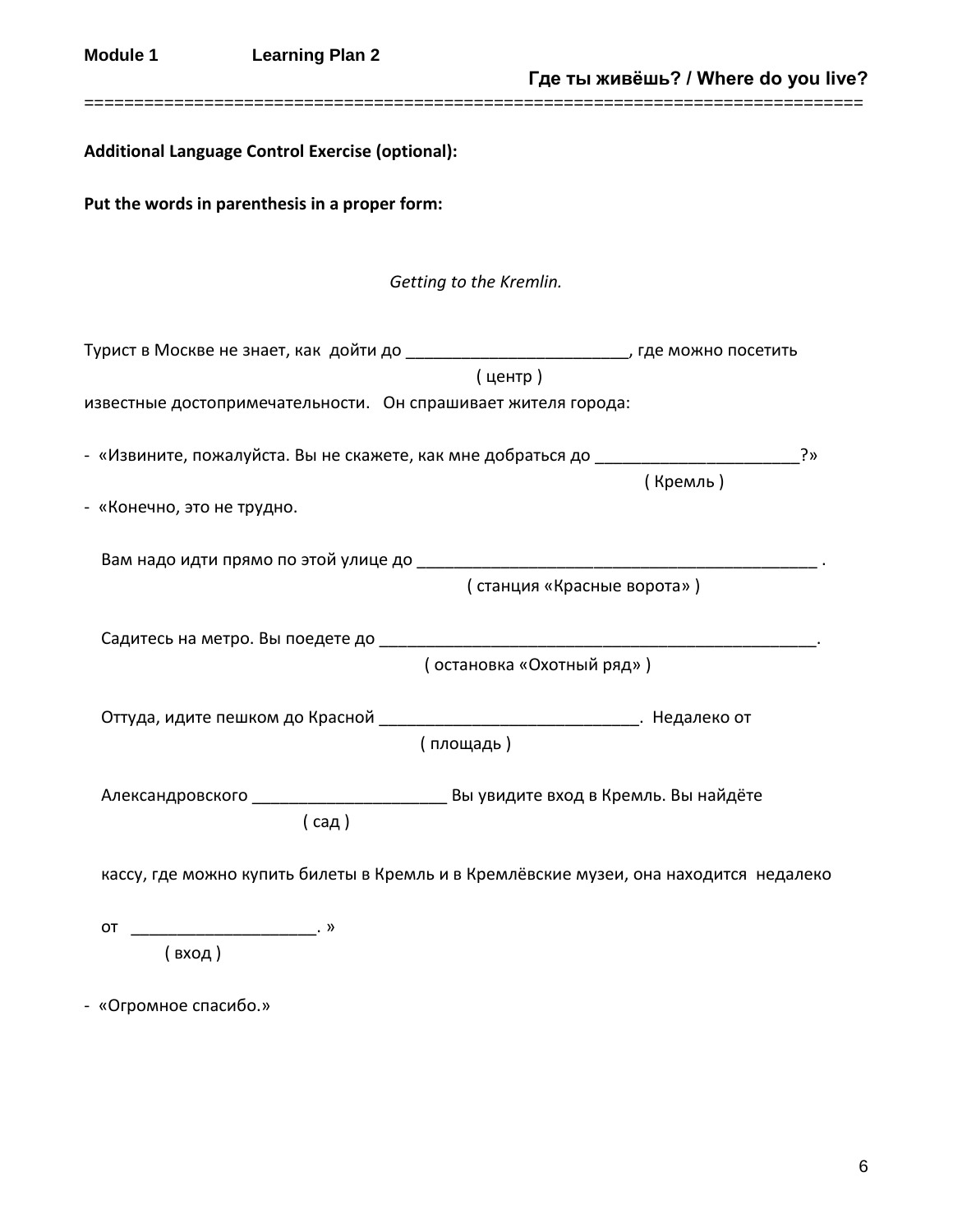# **STUDENT PROGRAM LEARNING PLAN**

==============================================================================

*For step-by-step help in completing this document, please see the accompanying annotated learning plan and sample learning plan.*

| Date:                           |                   | Grade Range of Learners: Pre-College students |  |
|---------------------------------|-------------------|-----------------------------------------------|--|
| <b>Total Number of Minutes:</b> | 60 <sub>min</sub> | Targeted Performance Level: Intermediate Mid  |  |

#### **LEARNING GOALS**

*What Can-Do statement(s) from the curriculum template does this lesson address?*

I can understand the main ideas in personal communication (a letter) (IR)

I can understand the main idea of a message on a familiar topic (IR)

I can write an outline of a project or presentation. (PW)

I can give a short presentation about my findings in a graphic organizer (PS)

## **OPENING ACTIVITY**

*How will you capture the students' energy and commitment for this lesson?*

# **An American student receives a reply from Dasha.**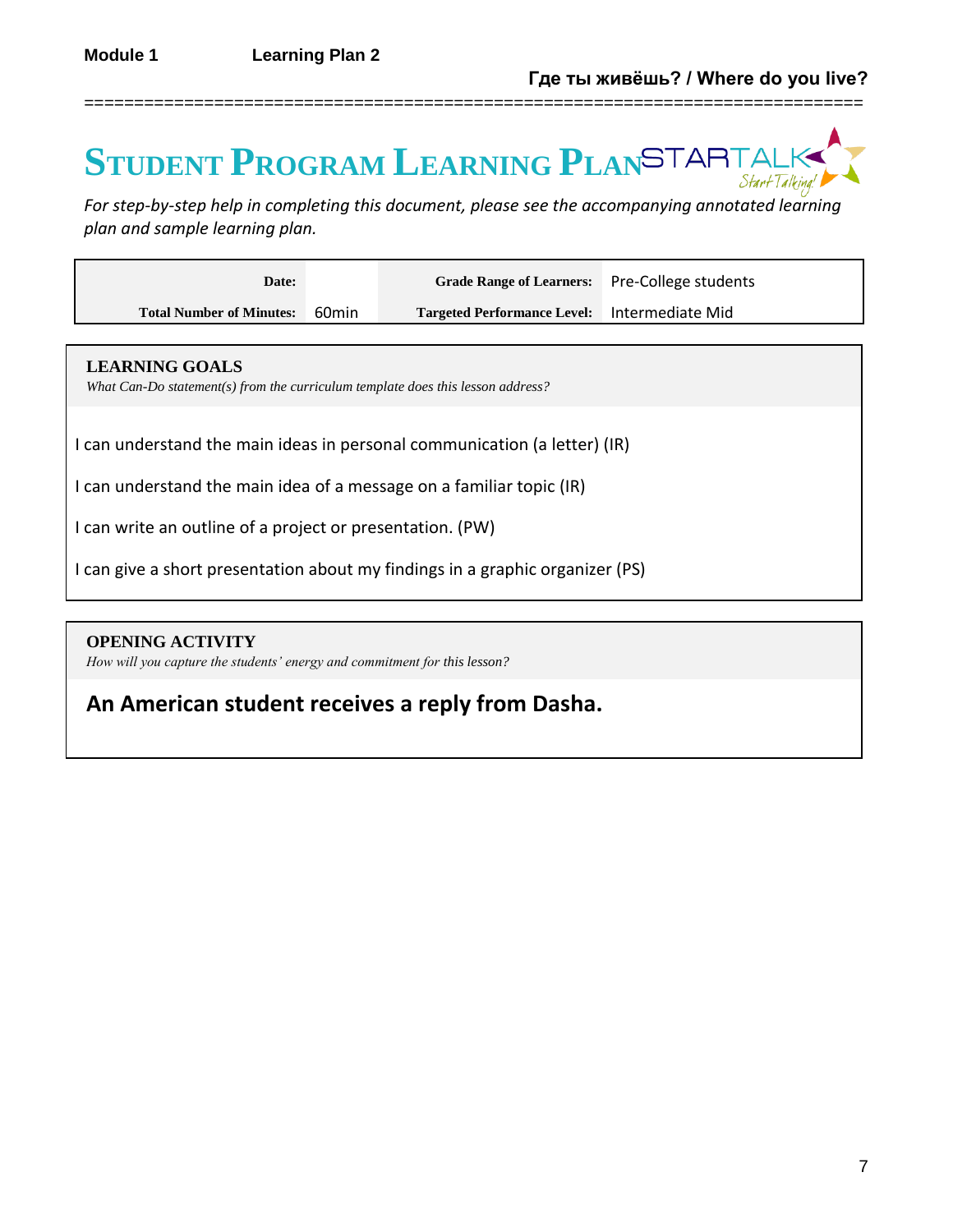**STAGE 1 What will learners be able to do with** 

**what they know by the end of this episode***?*

**STAGE 2**

**How will learners demonstrate what they can do with what they know by the end of this episode?**

#### **EPISODE 1**

| <b>Learning Targets</b>                                                            | Culture, Content & Language                                                                                                                                                                 | <b>Checking for Learning</b>                                                                                                                                                                                              |
|------------------------------------------------------------------------------------|---------------------------------------------------------------------------------------------------------------------------------------------------------------------------------------------|---------------------------------------------------------------------------------------------------------------------------------------------------------------------------------------------------------------------------|
| What specific can-do                                                               | What do learners need to know to meet the can-                                                                                                                                              | How will you know that learners have met the                                                                                                                                                                              |
| addresses this episode?                                                            | do?                                                                                                                                                                                         | learning target for this episode?                                                                                                                                                                                         |
| I can understand the<br>main ideas in personal<br>communication (a<br>letter) (IR) | Ты спрашивал о московском<br>транспорте и о знаменитом<br>московском метро. В Москве пять<br>аэропортов, двести станций метро<br>и девять вокзалов. Ты прилетишь в<br>аэропорт Шереметьево. | Learners read the text and listen to<br>the audio prompt. Learners state the<br>main idea of Dasha's message in a 1<br>minute speaking activity.<br>(Note to Teacher: select both<br>listening and reading or either one) |

==============================================================================

## **EPISODE 2**

| <b>Learning Targets</b>                                               | Culture, Content & Language                                                            | <b>Checking for Learning</b>                                                                          |
|-----------------------------------------------------------------------|----------------------------------------------------------------------------------------|-------------------------------------------------------------------------------------------------------|
| What specific can-do addresses                                        | What do learners need to know to meet the                                              | How will you know that learners have met the                                                          |
| this episode?                                                         | $can$ -do?                                                                             | learning target for this episode?                                                                     |
| I can understand the main<br>idea of a message on a<br>familiar topic | What is the main topic of her<br>message?<br>What does she suggest that you<br>can do? | Learners will read the reply from<br>Dasha and answer in Russian the<br>following questions about it. |

#### **EPISODE 3**

| <b>Learning Targets</b>                                         | Culture, Content & Language                                                            | <b>Checking for Learning</b>                                                             |
|-----------------------------------------------------------------|----------------------------------------------------------------------------------------|------------------------------------------------------------------------------------------|
| What specific can-do addresses                                  | What do learners need to know to meet                                                  | How will you know that learners have met the                                             |
| this episode?                                                   | the can-do?                                                                            | learning target for this episode?                                                        |
| I can write an outline of a<br>project or presentation.<br>(PW) | Kinds of transportation in a<br>Russian city<br>Московское метро, вокзал,<br>аэропорт. | Learners will fill in a graphic organizer<br>about different kinds of<br>transportation. |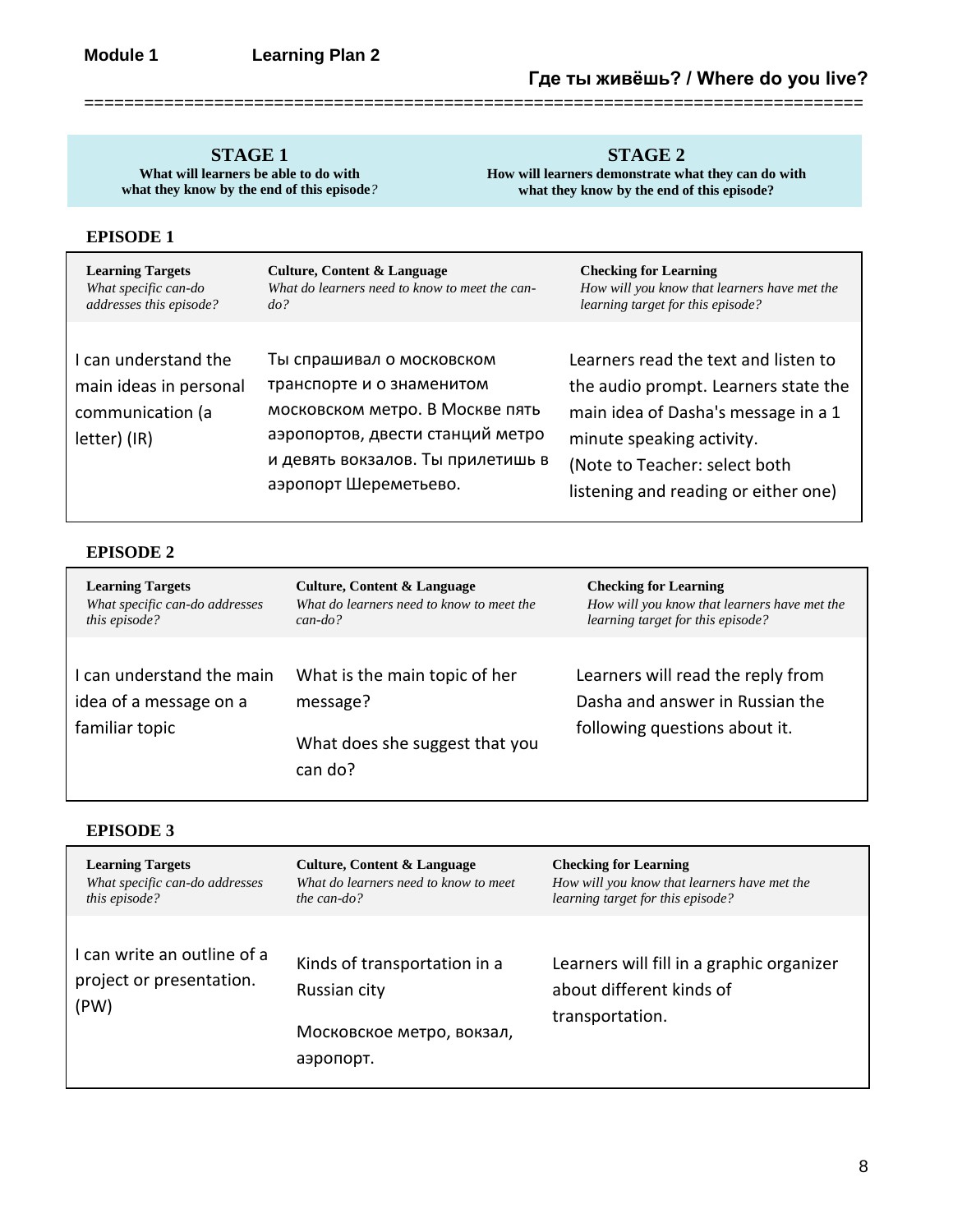## **EPISODE 4**

| <b>Learning Targets</b>                                                                   | Culture, Content & Language                                     | <b>Checking for Learning</b>                                                                     |
|-------------------------------------------------------------------------------------------|-----------------------------------------------------------------|--------------------------------------------------------------------------------------------------|
| What specific can-do addresses this                                                       | What do learners need to know to                                | How will you know that learners have met the learning                                            |
| episode?                                                                                  | meet the can-do?                                                | target for this episode?                                                                         |
| I can give a short<br>presentation based on my<br>findings in a graphic<br>organizer (PS) | Виды транспорта в<br>Москве<br>Слова связанные с<br>транспортом | Learners will present their findings<br>from the graphic organizer in full<br>Russian sentences. |

==============================================================================

**Add additional learning episodes as needed by copying a learning episode box.**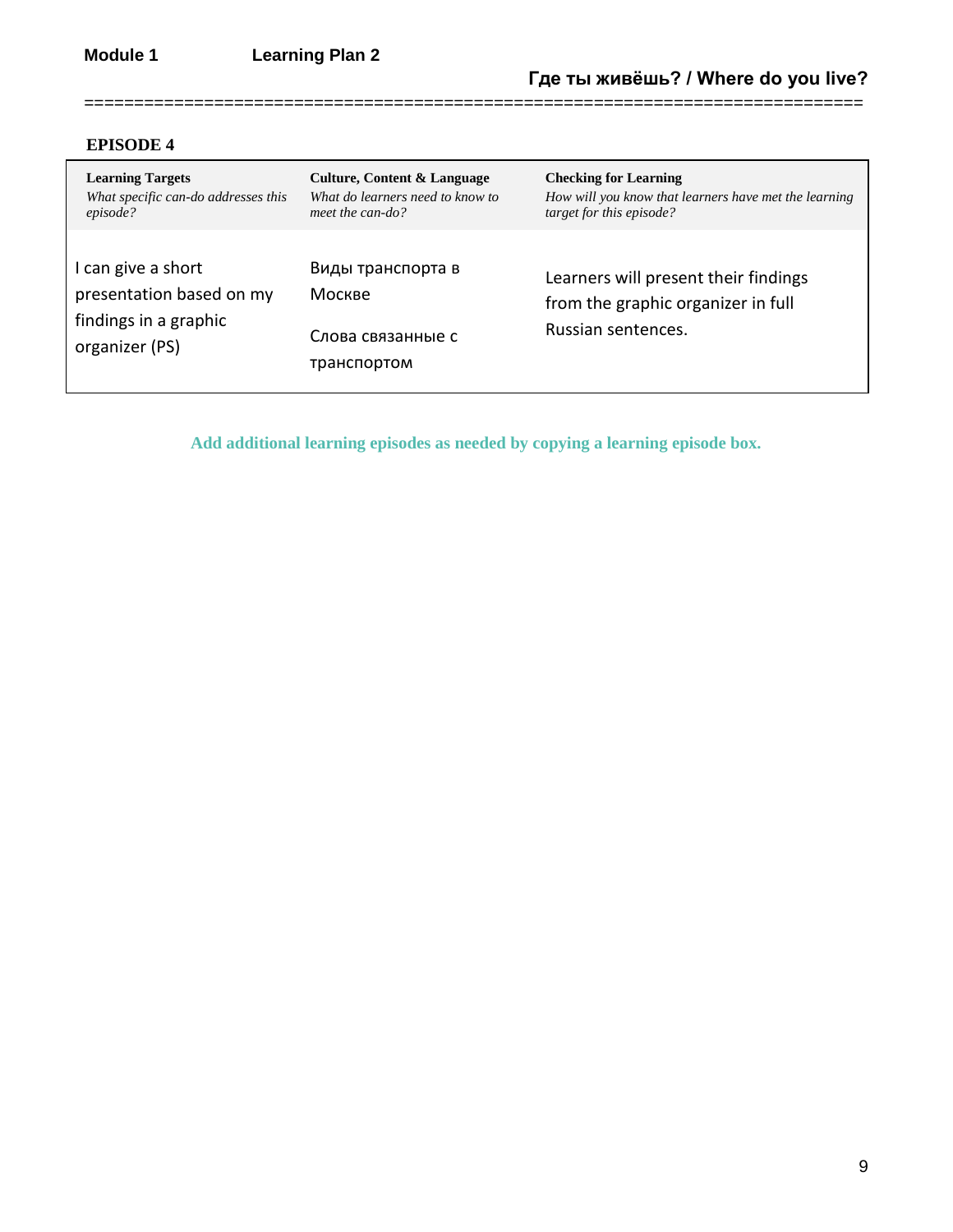==============================================================================

#### **MATERIALS NEEDED**

*What supplies and materials will you need to successfully implement this learning plan?*

**Text Lesson 2**

**Audio text Lesson 2**

**Graphic Organizer**

**Additional Language Control Exercise (optional)**

#### **REFLECTION/NOTES TO SELF**

*Did all learners meet the learning goals of the lesson? What will you do to adapt for those who are not learning? What might you do in subsequent lessons?*